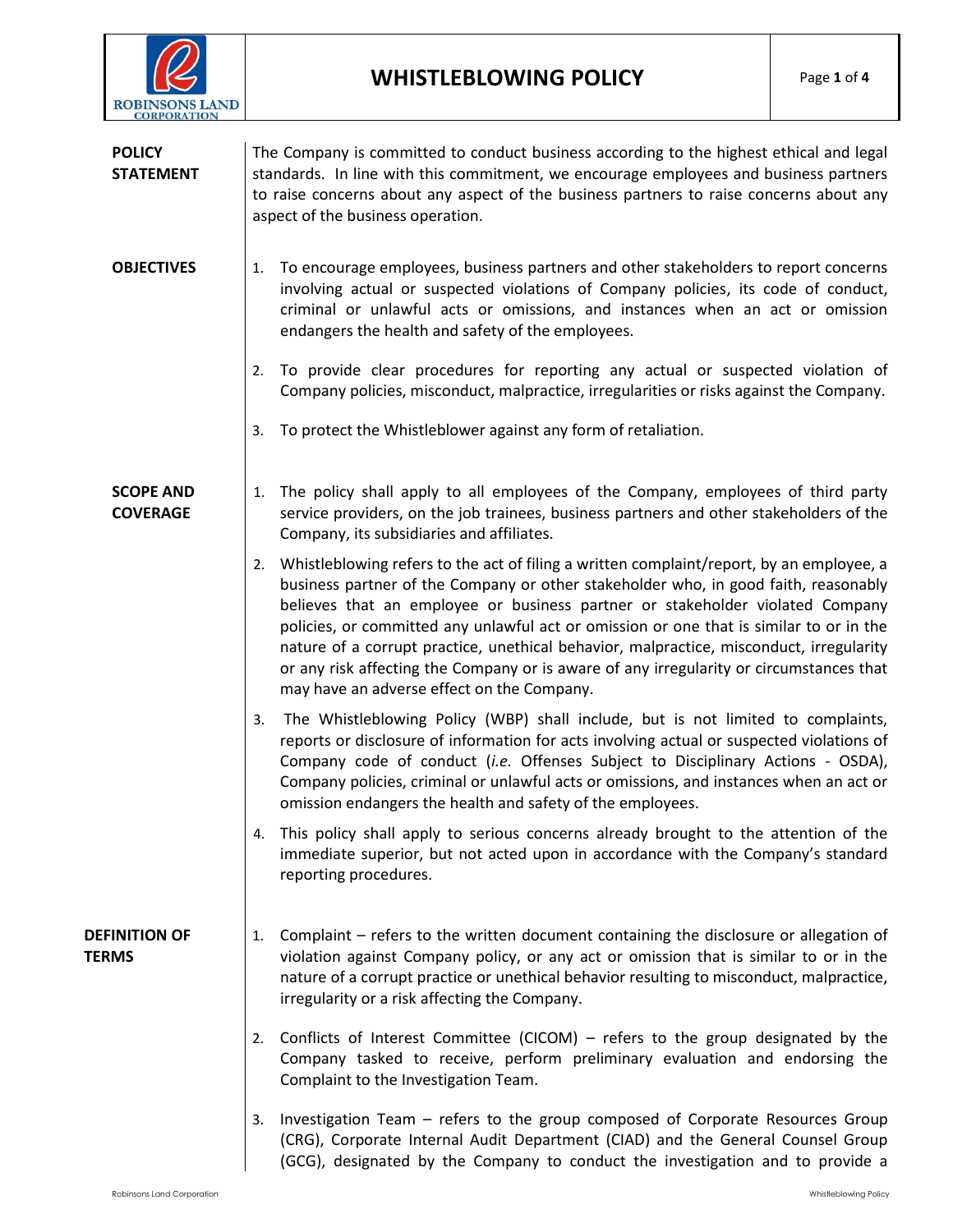

report on the results thereof.

- 4. Reporting Channels refer to the persons or groups listed in Appendix 2 of this policy to whom a whistleblower may report his complaint or concern.
- 5. Respondent refers to the employee of the Company who is the subject of the Complaint.
- 6. Retaliation refers to an act of retribution, discrimination, harassment, intimidation or adverse action by Company officers, executives, supervisors, or employees against a Whistleblower or a Witness.
- 7. Whistleblower refers to an employee, business partner or other stakeholder who in good faith discloses or files the complaint.
- 8. Whistleblowing refers to the act of filing a written complaint/report, by an employee, a business partner of the Company or other stakeholder who, in good faith, reasonably believes that an employee or business partner or stakeholder violated Company policies, or committed any unlawful act or omission or one that is similar to or in the nature of a corrupt practice, unethical behavior, malpractice, misconduct, irregularity or any risk affecting the Company or is aware of any irregularity or circumstances that may have an adverse effect on the Company.
- 9. Witness refers to an employee, business partner or other stakeholder of the Company or any third party other than a whistleblower who has personal knowledge of the violation committed and is willing to participate or cooperate in the investigations or proceedings pertaining to a Complaint.

**GENERAL POLICIES** *Procedure in Reporting and Evaluation/ Investigation* 

- 1. Employees, business partners and other stakeholders are encouraged to report any actual or suspected irregularity, unethical behavior, misconduct, malpractice, irregularity or a risk either verbally or in writing to any of the following officers of their choice:
	- 1.1. Immediate Superior (IS);
	- 1.2. Conflicts of Interest Committee (CICOM);
	- 1.3. Corporate Resources Group (CRG);
	- 1.4. Corporate Internal Audit Department (CIAD); and
	- 1.5. General Counsel Group (GCG)
- 2. Upon receipt of any report/complaint, the Reporting Channels shall:
	- 2.1. Acknowledge receipt of the report and update the informant/employee on the status and manner the report/concern is being handled;
	- 2.2. Utilize the Company's resources from its various Groups in investigating the veracity of the report, coordinating with the relevant Groups with respect to the conduct of administrative investigations and/or the filing/prosecuting the necessary cases in relation to said report; and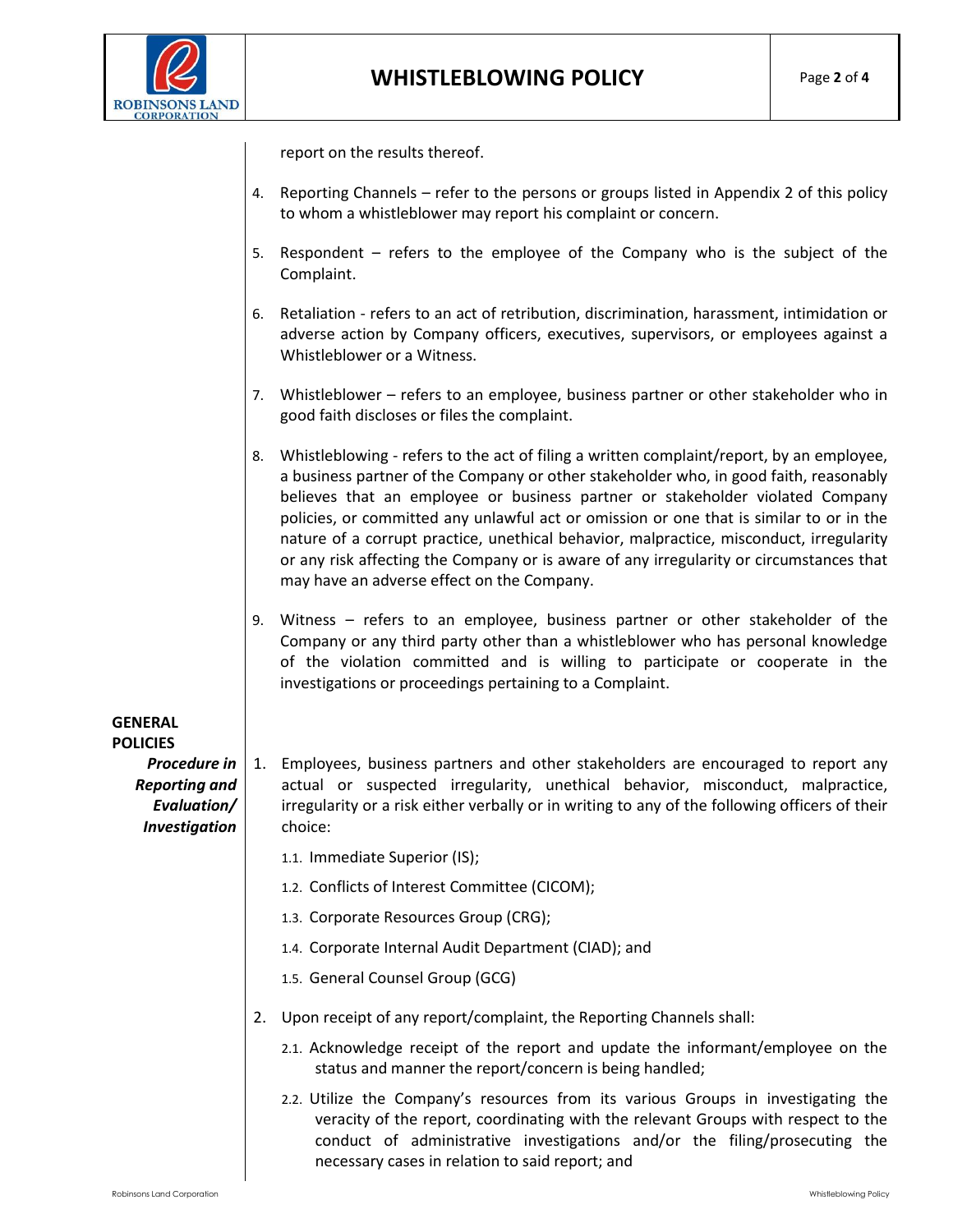

- 2.3. Oversee the implementation of this Policy.
- 3. The Receiving Party shall refer the report to the CICOM for further investigation.
- 4. Further, the Conflicts of Interest Committee (CICOM) shall:
	- 4.1. Receive and conduct a preliminary evaluation and endorse the Reports to the Investigation Team for further handling, investigation or examination;
	- 4.2. Update the informant/employee on the status and manner his/her report/concern is being handled;
	- 4.3. Oversee the implementation of this policy, monitor and maintain records of the receipt, disposition and resolution of all reports/concerns and ensure the appropriate monthly reporting thereof to the Audit Committee.
- 5. The Investigation Team shall convene within three (3) days from receipt of an endorsement from CICOM as described above.
- 6. Upon endorsement, the Investigation Team shall proceed to examining and investigating the report/complaint filed.
- 7. The Investigation Team shall:
	- 7.1. Coordinate and collaborate with the relevant people/groups needed in conducting the investigation (including coordination with the concerned employee's immediate superior, conduct administrative investigations, etc.);
	- 7.2. Arrange for interviews with relevant witnesses or individuals;
	- 7.3. Establish the facts, obtain statements and collect evidence;
	- 7.4. Maintain records of the investigation process and ensure compliance with due process procedures;
	- 7.5. Delegate actions and elevate matters as may be necessary, including recommending the conduct of an external investigation; and
	- 7.6. Provide its recommendations to the CICOM, Audit Committee.
- 8. All investigations shall be conducted in accordance with applicable Company policies and in accordance with the requirements of due process.
- 9. The Investigation Committee shall submit an Investigation Report on its findings and recommendations to CICOM, which in turn shall ensure that the same is reported to the Audit Committee of the Company.

*Confidentiality And Malicious Reporting*

- 10. All Reports/Complaints, including the identity of the Whistleblower who reported and all the parties involved in the report shall be treated as confidential.
	- 10.1. The identity of the Whistleblower shall not be revealed without his/her consent, unless the Company is otherwise required by law to disclose the information, or if his testimony is required to further investigate or prosecute the matter.
	- 10.2. The Company shall ensure that the Whistleblower is protected from harassment,